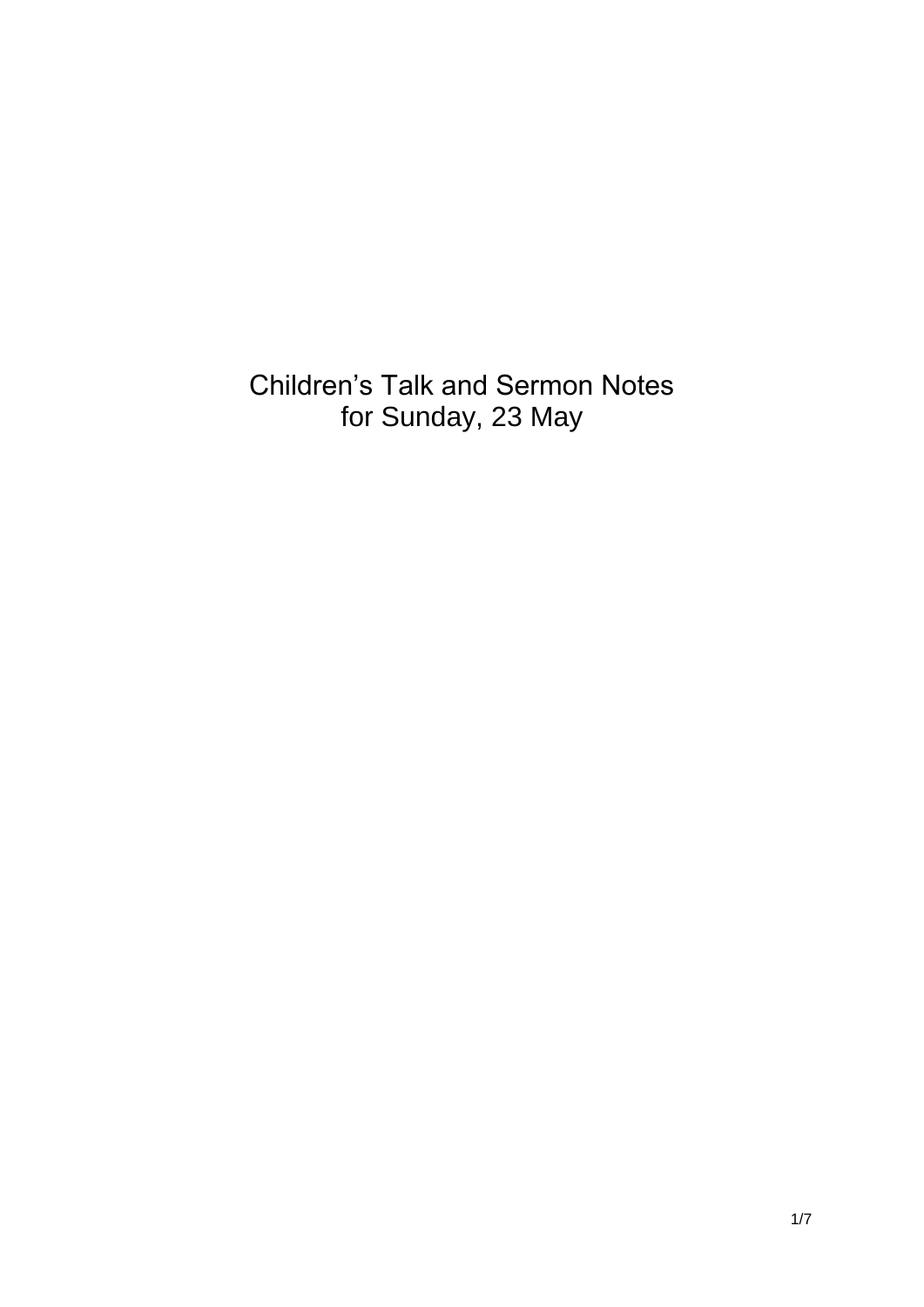## Children's Talk: Growing in the Lord's Spirit

Last week there was a baptism. Water was poured on a child's head as a reminder of the way the Lord washes away evil from a person when they follow Him. Mr. Smith talked about how this is not something that we can see: you cannot just look at someone and know if they were ever baptised. But you can look at how they live, and know from that what kind of person they are and how they are choosing to follow the Lord.

This is a process that takes a long time. It takes a lifetime in fact. We as adults are all working on it too. We don't really ever finish. But we can get better. As we grow older, we can grow under the guidance of the Lord's spirit, so that we can become more and more like Him. Jesus showed us this in His own life:

**Luke 2:39** So when they had performed all things according to the law of the Lord, they returned to Galilee, to their own city, Nazareth. **<sup>40</sup>** And the Child grew and became strong in spirit, filled with wisdom; and the grace of God was upon Him.

**Luke 2:41** His parents went to Jerusalem every year at the Feast of the Passover. **<sup>42</sup>** And when He was twelve years old, they went up to Jerusalem according to the custom of the feast. **<sup>43</sup>** When they had finished the days, as they returned, the Boy Jesus lingered behind in Jerusalem. And Joseph and His mother did not know it; **<sup>44</sup>** but supposing Him to have been in the company, they went a day's journey, and sought Him among their relatives and acquaintances. **<sup>45</sup>** So when they did not find Him, they returned to Jerusalem, seeking Him. **<sup>46</sup>** Now so it was that after three days they found Him in the temple, sitting in the midst of the teachers, both listening to them and asking them questions. **<sup>47</sup>** And all who heard Him were astonished at His understanding and answers. **<sup>48</sup>** So when they saw Him, they were amazed; and His mother said to Him, "Son, why have You done this to us? Look, Your father and I have sought You anxiously."

**Luke 2:49** And He said to them, "Why did you seek Me? Did you not know that I must be about My Father's business?" **<sup>50</sup>** But they did not understand the statement which He spoke to them.

**Luke 2:51** Then He went down with them and came to Nazareth, and was subject to them, but His mother kept all these things in her heart. **<sup>52</sup>** And Jesus increased in wisdom and stature, and in favor with God and men.

Jesus grew in the Lord's spirit. He became more and more loving and wise. That wasn't something that happened once when He was a baby. Nor was it something that He finished right away. But He kept growing, as a teenager, so that even the elders in the temple were amazed at the questions He asked.

You also can be growing in the Lord's spirit. You probably don't remember your baptism. And you won't be finished growing for years. But right now, you can still be growing in the Lord's spirit. How do you make sure? You can't just say, "I was baptised, I'll grow automatically." And you also can't say, "I'll grow when I'm an adult." You also don't become perfect overnight.

But what you can do is every day ask, "How can I be a little better than yesterday? How can I act a little more like the Lord? How can I learn a little bit more of the Lord's teachings than I knew yesterday?"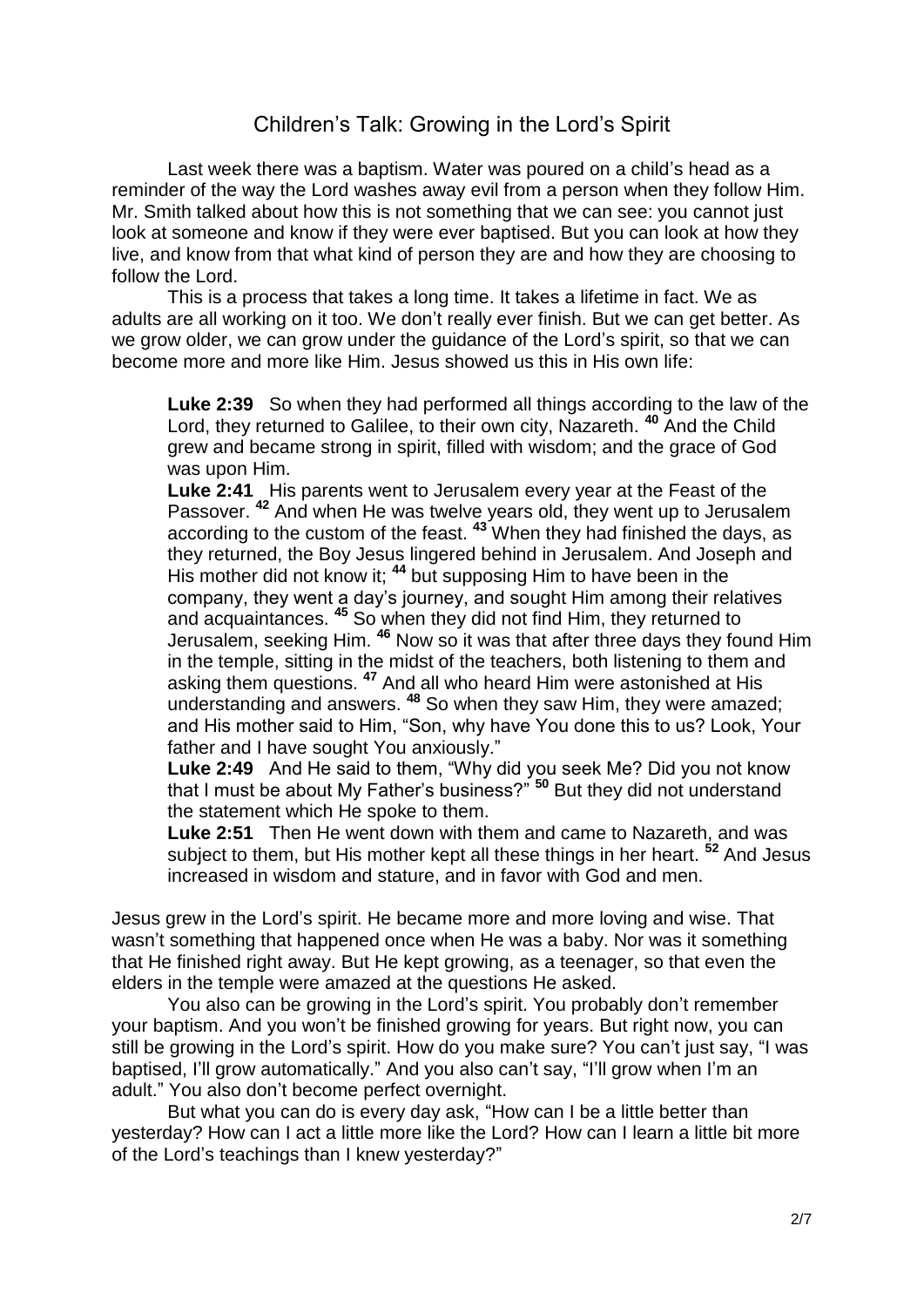You are not anywhere close to being done. But by growing a little everyday, when you are an adult, you will have gotten so far.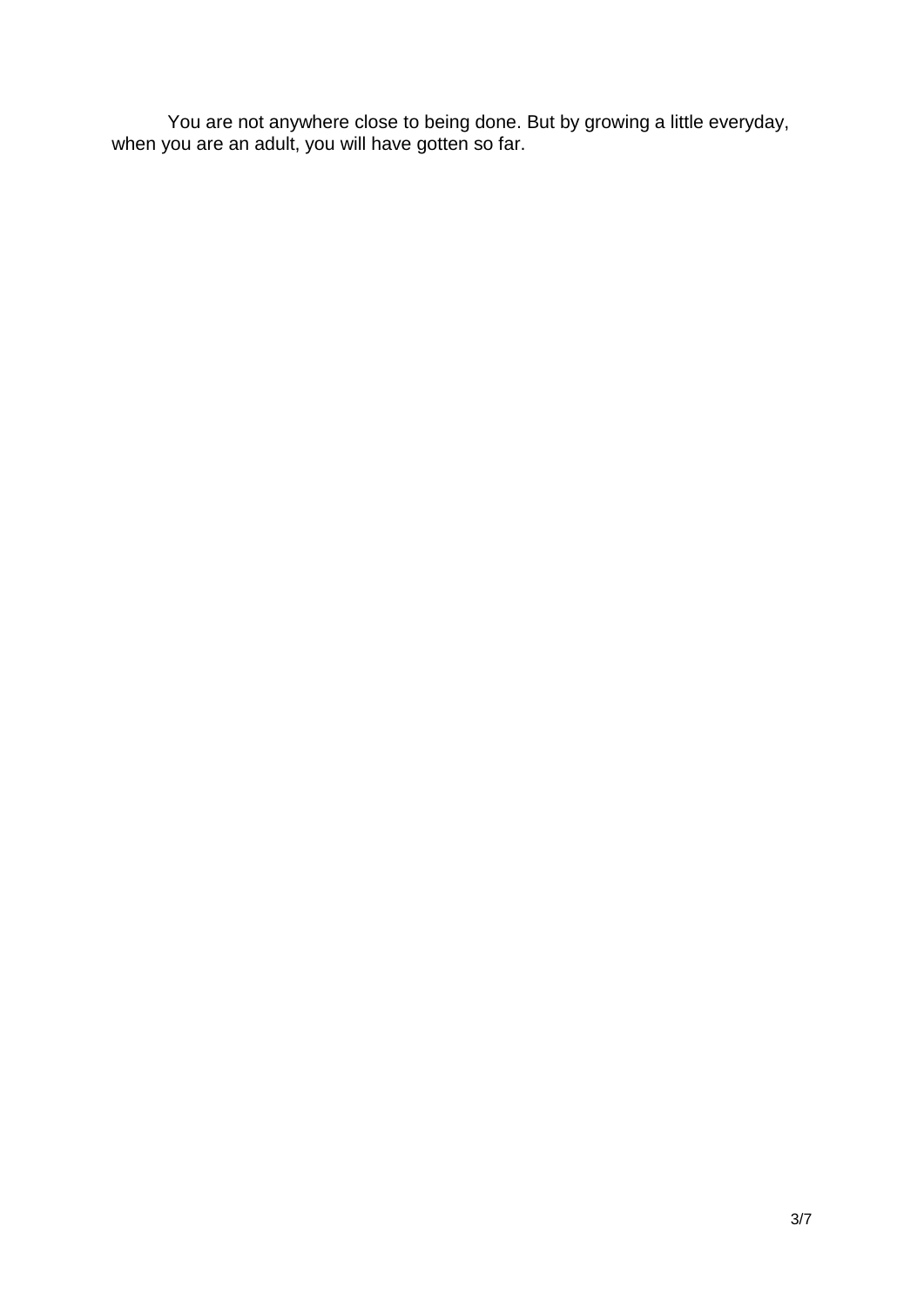## Confirmation of Baptism A Sermon by Pastor Joel Christian Glenn 23 May, 2021

Last week we witnessed a baptism in church. Baptism is the beginning of a lifelong spiritual journey, all the more so when it is done in infancy. It marks an entrance into the Christian church and an introduction to the Lord. It also sets the stage for a life of regeneration. Yet in all of these things it is only the very beginning. The further we move through life the further behind our baptism becomes. For those of us baptised as infants it is so far back that we have no memory of it. And even for those of us baptised as adults, it may still be a distant memory. Who you were when you were baptised is very different from who you are today. So how do we bring that distant event into our present lives? How do we discover, or rediscover, the significance of that commitment? That is our subject today.

The fact that we want to reaffirm our baptism makes a lot of sense. As we have grown our beliefs and practices have grown along with us. We want to be able to both cement the promises made at baptism originally as well as perhaps imbue them with new meaning and understanding. It reminds me of the renewal of wedding vows: as a couple has matured, what their marriage means to them has changed as well. Along the way they will have had their fair share of hard times and doubts in the strength or purpose of their marriage. In renewing their vows they reaffirm their commitment to each other and to the future of their marriage.

That being said, when it comes to reaffirming baptism there is another aspect to consider: the fact that if you were baptised as a child you had no choice in the matter. You could neither reject nor accept it. Your baptism said far more about your parents then it did about you. And even when someone is baptised as an adult, there is no way that in that moment they can know where their faith will lead them. Again, baptism is an introduction and a beginning.

For these reasons, various churches have come up with a service called "confirmation." In a confirmation service an adult is asked similar questions to the ones asked at baptism. This service is a way for someone to confirm that yes, those promises of baptism, to come to know the Lord Jesus Christ, to have faith in Him, and to live a good life, rejecting evil, reflect their own intentions. Confirmation is a way of publicly declaring that you are not a member of the church because of who your parents were or because of how you were raised; you are a member of the church of your own freewill and choice. And it is a way to affirm that even if perhaps you have strayed from the flock in the past, you are committed now in the present to what baptism represents.

A public declaration of faith can be powerful both for the speaker and the listeners. But it can also become a distraction from real ways of confirming baptism. Jesus told a story that should make us wary of putting too much faith in public declarations of faith:

"But what do you think? A man had two sons, and he came to the first and said, 'Son, go, work today in my vineyard.' He answered and said, 'I will not,' but afterward he regretted it and went. Then he came to the second and said likewise. And he answered and said, 'I go, sir,' but he did not go. Which of the two did the will of his father?"

They said to Him, "The first."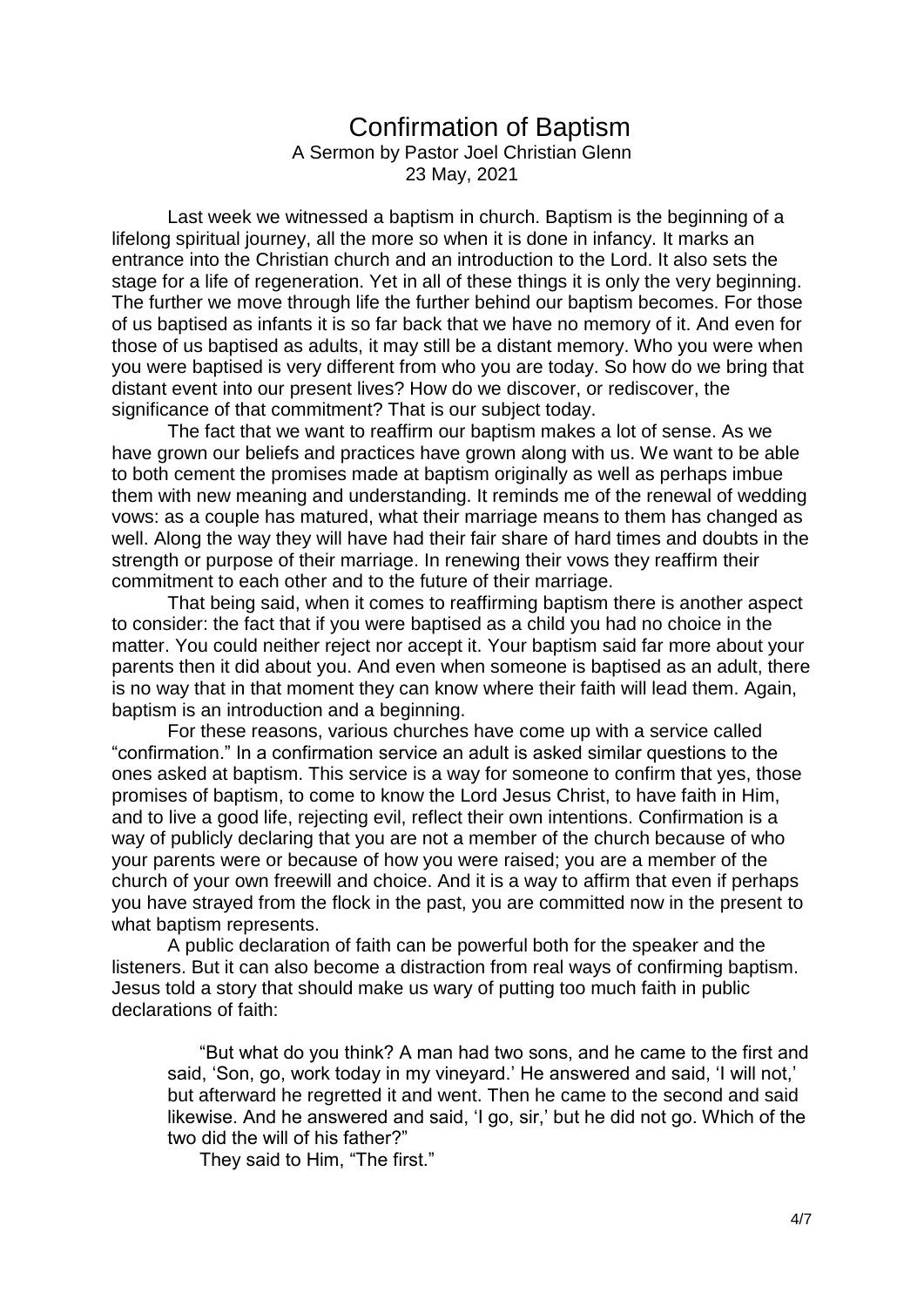Jesus said to them, "Assuredly, I say to you that tax collectors and harlots enter the kingdom of God before you. For John came to you in the way of righteousness, and you did not believe him; but tax collectors and harlots believed him; and when you saw it, you did not afterward relent and believe him." (Matthew 21:28-32)

A person who is baptised, and then confirms their baptism verbally, and even goes through the process of a confirmation ceremony, but then lives contrary to the Lord's teachings, has done nothing to actually confirm their faith. Likewise, a person who has never even been baptized, or one who in their youth rejected their faith, but then goes on to live the Lord's teachings, has truly confirmed his faith. For verbal confirmation to be meaningful it must be lived.

The truth of the matter is that living your faith confirms it far more than anything else you could do. In fact, it's not just living your faith, but having your lived faith put into question and challenged what will in the end confirm it. This is illustrated in an interesting story from the book of Exodus, a story about the Egyptians trying to snuff out the Israelites living in their land:

Now there arose a new king over Egypt, who did not know Joseph. And he said to his people, "Look, the people of the children of Israel are more and mightier than we; come, let us deal shrewdly with them, lest they multiply, and it happen, in the event of war, that they also join our enemies and fight against us, and so go up out of the land." Therefore they set taskmasters over them to afflict them with their burdens. And they built for Pharaoh supply cities, Pithom and Raamses. But the more they afflicted them, the more they multiplied and grew. And they were in dread of the children of Israel. So the Egyptians made the children of Israel serve with rigor. And they made their lives bitter with hard bondage—in mortar, in brick, and in all manner of service in the field. All their service in which they made them serve was with rigor. (Exodus 1:8-14)

The Egyptians planned to crush the Israelites through hard labour and slavery. But the plan backfired. Instead of weakening the Israelites, the more they were afflicted, the more they grew stronger. Now that does not mean that the Israelites flourished. They suffered greatly for centuries. But in the end the hardship strengthened them.

We experience a similar process when our faith is put under attack. When faith is under assault, we are given an opportunity to fight back, and in the process strengthen and grow in faith. It's comparable to how putting muscles under strain breaks them down so that they can heal back stronger than before. The Teaching of the New Church lay out how this takes place in our spiritual lives:

When this is being done, not only are the truths and goods strengthened which had been implanted before, but more are instilled; this being the result of every spiritual combat in which the combatant is victorious. That it is so is also plain from common experience; for he who defends his opinion against others who attack it, confirms himself the more in his opinion, and then also finds other confirmations of it which he had not before observed, and also others which deny the opposite; and in this way he strengthens himself in his opinion, and also illustrates it with further considerations. This is still more perfectly the case with spiritual combats, because the combat takes place in the spirit, and has to do with goods and truths; and especially because the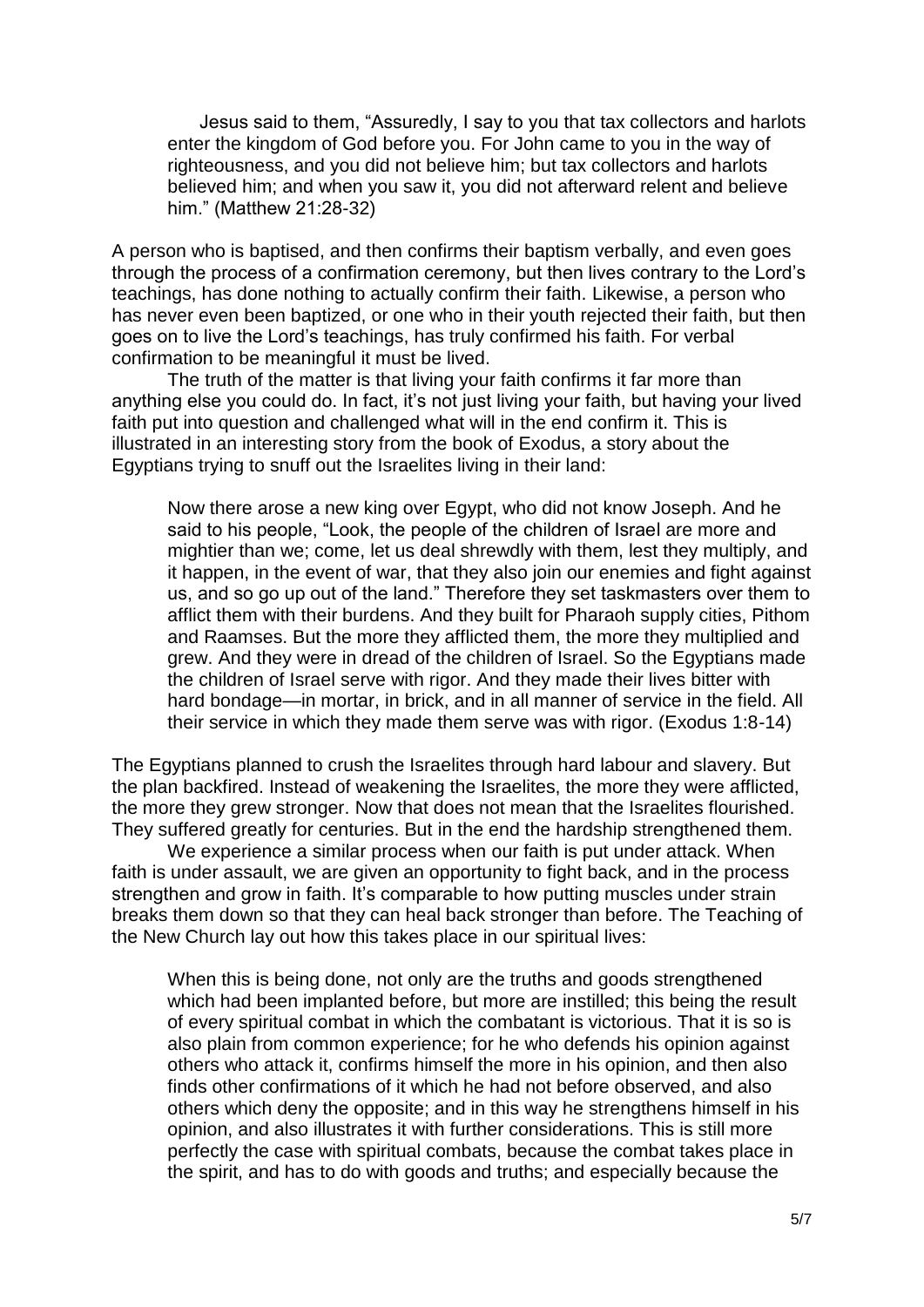Lord is present and leads by the angels; for the contest is concerning eternal life and salvation. (*Secrets of Heaven* §6663)

You've probably been on the other side of this equation: you attack someone's opinion, you list all the reasons they're wrong, you provide overwhelming evidence in your own favour, and yet they simply dig their heels in and believe their own opinion ten times more strongly than they did before. As frustrating as this experience is to have, it is hugely beneficial when what someone is defending is good and true.

In this case the plan of the hells to tear down someone's faith backfires completely. In the end, by attacking us and trying to make us doubt, they instead confirm our faith for us. Take for example someone who has experienced the death of a loved one and so begins to doubt the Lord's Providence. He rages against the Lord at first demanding answer. Why does a loving God allow that? And then further doubts creep in, doubts about the purpose of life or the existence of an afterlife. Yet in spite of these doubts he perseveres. He continues to strive to live for others, to find purpose in his work, to live as if there were hope when he feels none. Some days of course he'll give in to the doubts and become bitter or resentful. And even still, on the whole, he struggle to find his way back to the Lord. When he comes through, or perhaps the moments when he comes through, confirm his faith more strongly in the Lord than ever before. Faith is confirmed in the times of greatest struggle and doubt, and when the storm fades it is stronger than ever. The Lord prepared us for this in His words to Simon Peter shortly before the Crucifixion. Simon stands for faith, and yet the Lord knew His faith would soon be sorely tested:

And the Lord said, "Simon, Simon! Indeed, Satan has asked for you, that he may sift you as wheat. But I have prayed for you, that your faith should not fail; and when you have returned to Me, strengthen your brethren." (Luke 22:31-32)

We all go through our own traumas and crises. Yet far from being signs of weakness, when we have returned to the Lord, we can strengthen our brethren.

There is one last part of confirmation that I want to mention. Last week we witnessed a baptism. But we also had a chance to take part in Holy Supper. These two sacraments go hand in-hand. Just as Baptism is an introduction to the Lord and the church, Holy Supper is the confirmation and coming to maturity of that introduction. Even in the differences in the ceremonies we see a kind of maturity: baptism is done to someone: the water is poured on, symbolically washing away uncleanness. But in Holy Supper, the person themselves takes something in: the bread and wine are ingested, the nutrients absorbed into the body and becoming part of the person.

Every time that we take Holy Supper it is a confirmation that the Lord, along with His love and His wisdom are becoming part of ourselves. More than that it is a confirmation that love and wisdom are becoming our own. They are not just ideas taught by others by conscious parts of who we are and the choices we make. In taking Holy Supper we declare or confirm that we intend to make the Lord part of our lives. His love becomes our love, His wisdom becomes our wisdom.

If you want to recommit to the Lord, to make your faith your own, or to even to strengthen your wavering faith, take advantage of Holy Supper when it is offered. The next opportunity at New Church Westville will be in June.